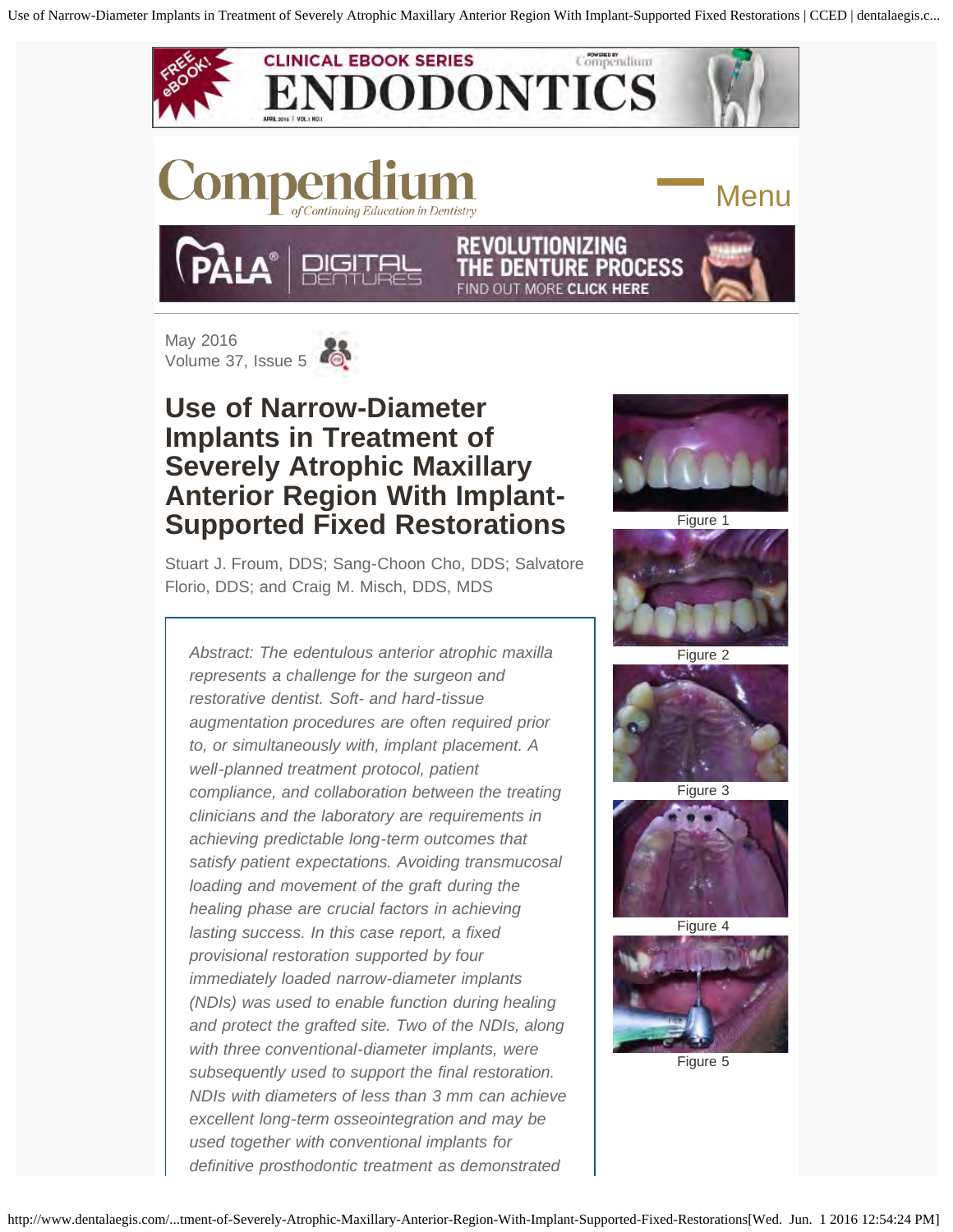*by the 11-year follow-up reported in this case.*

Placing implants in prosthetically ideal positions in the atrophic maxilla is challenging and often requires soft- and hard-tissue augmentation procedures prior to, or

simultaneously with, implant placement.<sup>1,2</sup> Considering the complexity and treatment time, correct sequential planning is crucial to achieving predictable long-term results while satisfying the patient's expectations for function and esthetics. The use of narrow-diameter implants (NDIs) presents an invaluable modality for restoring an edentulous atrophic maxillary area in the provisionalization, augmentation, and final restorative phases of therapy.

All NDIs in this case report were category 1, according to the Klein classification, and are defined as implants with a less-than-3-mm diameter.<sup>3</sup> These implants have been used to support removable and fixed dental prostheses since they were introduced in 1994.<sup>4</sup> Among the articles that have been published on NDIs reporting survival rates comparable with conventional implants, Klein et al, $3$  in a systematic review of the literature, reported NDI survival rates between 90.9% and 100%.

The original function of NDIs was to support fixed interim prostheses during the osseointegration phase of conventional implants to avoid transmucosal loading that could compromise the final outcome. Following this initial healing period, the NDIs would be removed. It was later reported that the removal of these implants could be difficult because of the various degrees of integration they

achieved. $5$  Froum et al $6$  confirmed this finding in a histologic study with machined-surface transitional implants. They analyzed the percentage of bone-toimplant contact (BIC) for NDIs after an average functioning period of 10.8 months. The values obtained were similar to the percentage of BIC of conventional turned, machined-surface implants. The results indicated that NDIs were able to achieve the same degrees of integration as implants with conventional diameters.6



Figure 6 & 7



Figure 8



Figure 9



Figure 10



Figure 11



Figure 12



Figure 13

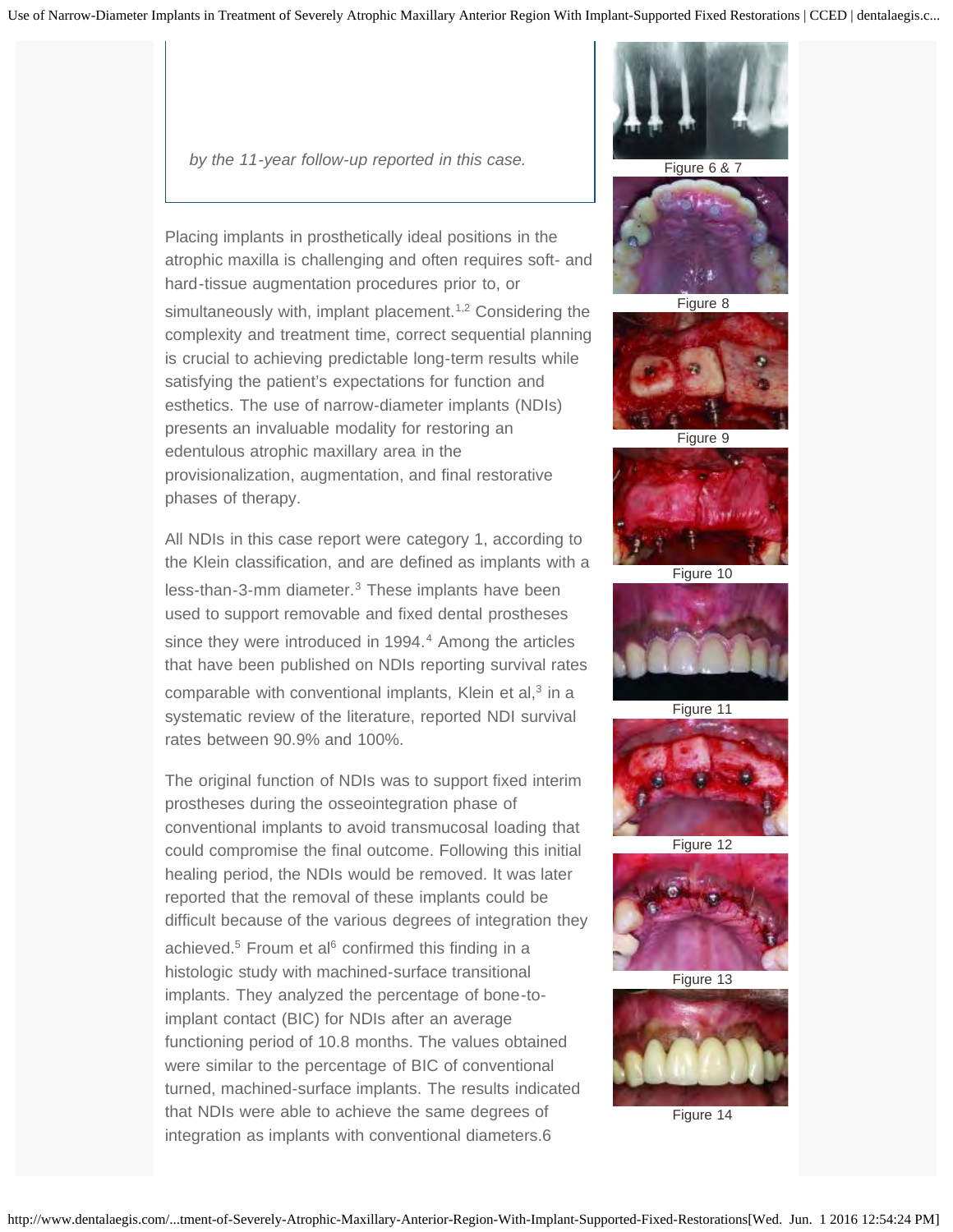In 2004 the US Food and Drug Administration approved the use of NDIs in the human jawbone for long-term use.<sup>7</sup> Several authors have showed successful results when NDIs were used to support definitive prostheses.<sup>8-12</sup> Furthermore, in a 2013 systematic review, Bidra and Almas<sup>13</sup> reported a 94.7% survival rate of NDIs (diameter <3 mm) when used exclusively for definitive prosthodontics treatment. NDIs have been successfully used to support both transitional and fixed prostheses, thus providing clinicians with a simplified treatment option in areas of limited alveolar bone dimensions. In addition, they typically cost less than conventional implants and, in many cases, are able to be placed with a flapless procedure, which decreases patient postsurgical discomfort and morbidity.

This case report presents an 11-year follow-up of a patient in whom NDIs were used to support both the provisional and final restorations. The planning and sequencing of the procedures, including provisionalization, ridge

augmentation, and final NDIs-conventional implants–







Figure 16



Figure 17



Figure 18

supported restorations, will be discussed to illustrate the use of NDIs in the various phases of treatment.

### Case Report

In 2004, a 30-year-old male was referred to the Ashman Department of Periodontology and Implant Dentistry of New York University College of Dentistry. The patient was a nonsmoker with an unremarkable medical history. His chief complaint was discomfort with his existing six-unit removable partial denture (Nos. 7 through 12), which he said he "could not tolerate" [\(Figure 1](javascript:tryClick()). He desired a fixed prosthesis. Two years earlier, severe trauma to the anterior maxilla had caused the loss of teeth Nos. 7 through 12 and the subsequent loss of supporting bone and soft tissues ([Figure 2](javascript:tryClick() and [Figure 3\)](javascript:tryClick(). A computerized tomography scan revealed a deficient volume of buccolingual crestal bone and the need for a bone regeneration procedure prior to implant placement.

The treatment plan was to first provide the patient with a fixed provisional restoration that would afford function and protect the planned grafted site. Four NDIs were planned to support an acrylic provisional prosthesis prior to the augmentation procedure and during the healing period. This was to be followed by replacement of two of the NDIs with three conventional-diameter implants to support the definitive prosthesis.

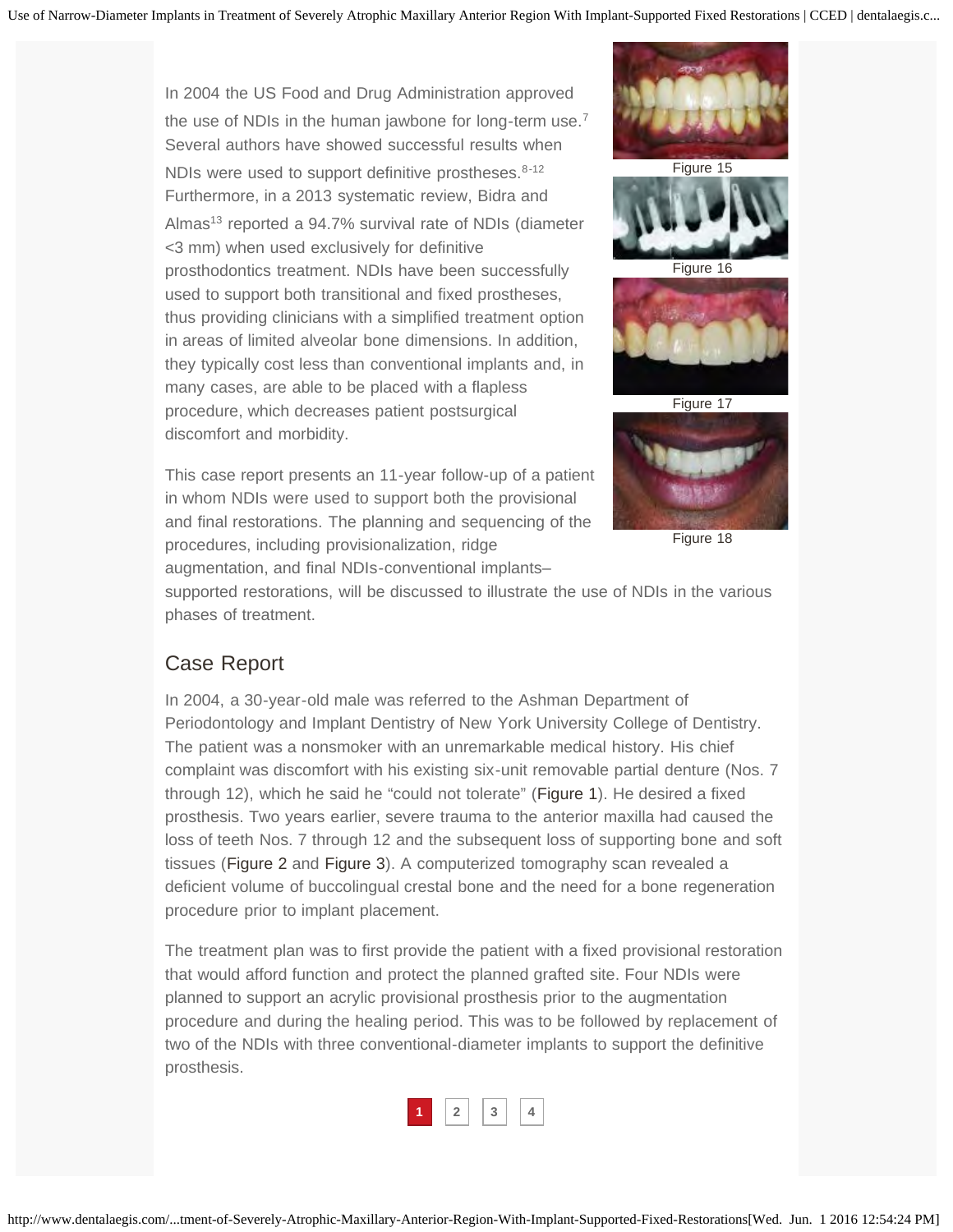<span id="page-3-0"></span>

# Surgical Procedures

Placement of four NDIs (1.8 mm x 14 mm) (ANEW®, Dentatus, [www.dentatus.com](http://www.dentatus.com/)) guided by a CAD/CAM surgical template (iGuide, Midwest Dental Arts, [www.midwestdentalarts.com\)](http://www.midwestdentalarts.com/) was performed without flap elevation ([Figure 4](javascript:tryClick() and [Figure 5\)](javascript:tryClick(). A single 1.4-mm pilot drill (CePo®, Dentatus) was used to prepare the osteotomy under copious irrigation at 1000 RPMs. The four NDIs were subsequently inserted at low speed (30 RPM) in position Nos. 7 through 9 and 12 (Figure 6 and Figure 7). Primary stability was tested with a torque driver and found to be sufficient for immediately loading the implants. Following placement of the NDIs, the patient's provisional restoration was connected chairside.

The design of the ANEW implants allowed fabrication of a screw-retained fixed restoration that was retrievable. Four openings were drilled in the patient's acrylic prosthesis to ensure proper fit. A coping was attached to each of the four NDIs and secured in place with a screw cap. This coping assembly was then processed into the partial restoration using a self-curing acrylic resin (Bosworth TrueRepair®, Keystone Industries,

[www.keystoneindustries.com\)](http://www.keystoneindustries.com/). The access holes for the screws were blocked with cotton pellets and sealed with off-color resin for easy re-access ([Figure 8\)](javascript:tryClick().

The bone augmentation procedure was performed 2 months following implant placement. The patient was given a prescription of amoxicillin 2000 mg 1 hour prior to surgery. Because of the large dimension of the horizontal defect, both allogeneic bone block grafts and autogenous



Figure 1











Figure 5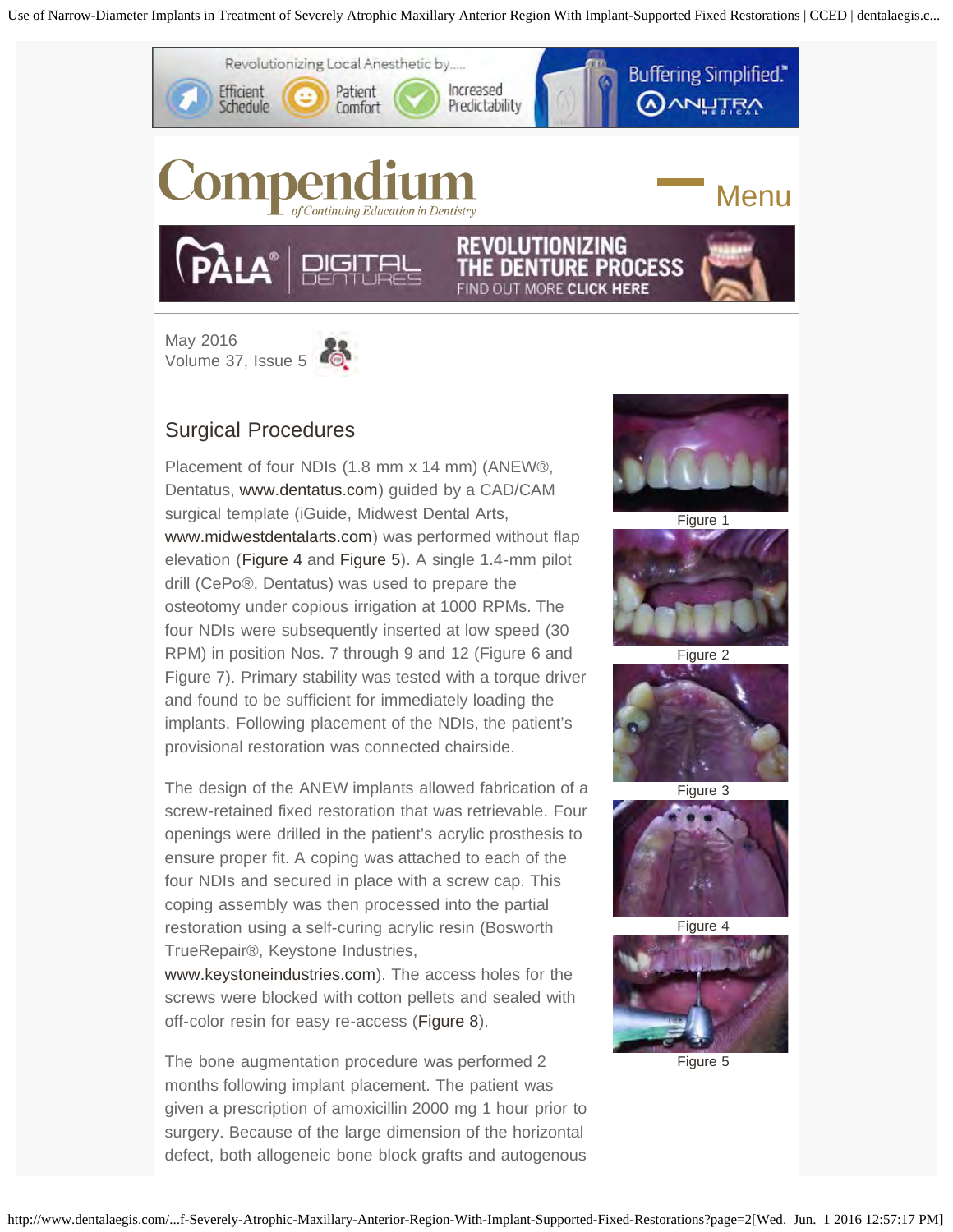bone blocks, harvested from the right ascending mandibular ramus, were used. Crestal and intrasulcular incisions were made in the regions of teeth Nos. 6 through 15 around all teeth and NDIs. The autogenous bone block was sectioned in two pieces and shaped to eliminate sharp corners. After decortication, the two segments were fixated using two screws (OsteoMed, [www.osteomed.com](http://www.osteomed.com/)) in the region of missing teeth Nos. 7 through 10. The allogeneic bone block, which was also shaped, was fixated after decortication with two screws on the buccal aspect of missing teeth Nos. 10 through 12. The spaces were filled with particulate allogeneic graft (Puros Cancellous Particulate Allograft®, Zimmer Dental,

[www.zimmerdental.com\)](http://www.zimmerdental.com/) to obtain a homogenous surface ([Figure 9\)](javascript:tryClick(). The grafted area was covered with two resorbable collagen membranes (Bio-Gide®, Geistlich Pharma, [www.geistlich-pharma.com\)](http://www.geistlich-pharma.com/) that were stabilized with five tacks (truFIX, ACE Surgical,

[www.acesurgical.com\)](http://www.acesurgical.com/) ([Figure 10\)](javascript:tryClick(). A periosteal releasing incision was made to achieve tension-free closure using resorbable sutures (Coated Vicryl® 4.0, Ethicon, [www.ethicon.com\)](http://www.ethicon.com/). To prevent transmucosal pressure on the tissues, which may have interfered with the healing process and the integration of the bone grafts, the buccal flange of the provisional was trimmed [\(Figure 11](javascript:tryClick()). Following surgery, amoxicillin 500 mg TID for 10 days and chlorhexidine 0.12% mouthrinse (Peridex™, 3M ESPE, [www.3MESPE.com\)](http://www.3mespe.com/) BID for 2 weeks were prescribed. The healing process was uneventful.

Five months later, the block grafts appeared well integrated, and no signs of inflammation or bone resorption were noted. Two of the four NDIs (Nos. 7 and 12) were retained as planned and supported the provisional, while the other two (Nos. 8 and 9) were removed and replaced with three standard-diameter implants (3.5 mm x 13 mm) (Zimmer Dental) in sites Nos. 8, 9, and 11. Healing abutments were connected to these three implants ([Figure 12\)](javascript:tryClick(). Due to a partial resorption of the allogeneic block graft, implant No. 11 was placed slightly more apical than Nos. 8 and 9, and a guided bone regeneration procedure was performed simultaneously using particulate allogeneic graft (Puros Cancellous Particulate Allograft) and a resorbable collagen membrane



Figure 6 & 7



Figure 8



Figure 9



Figure 10



Figure 11



Figure 12



Figure 13

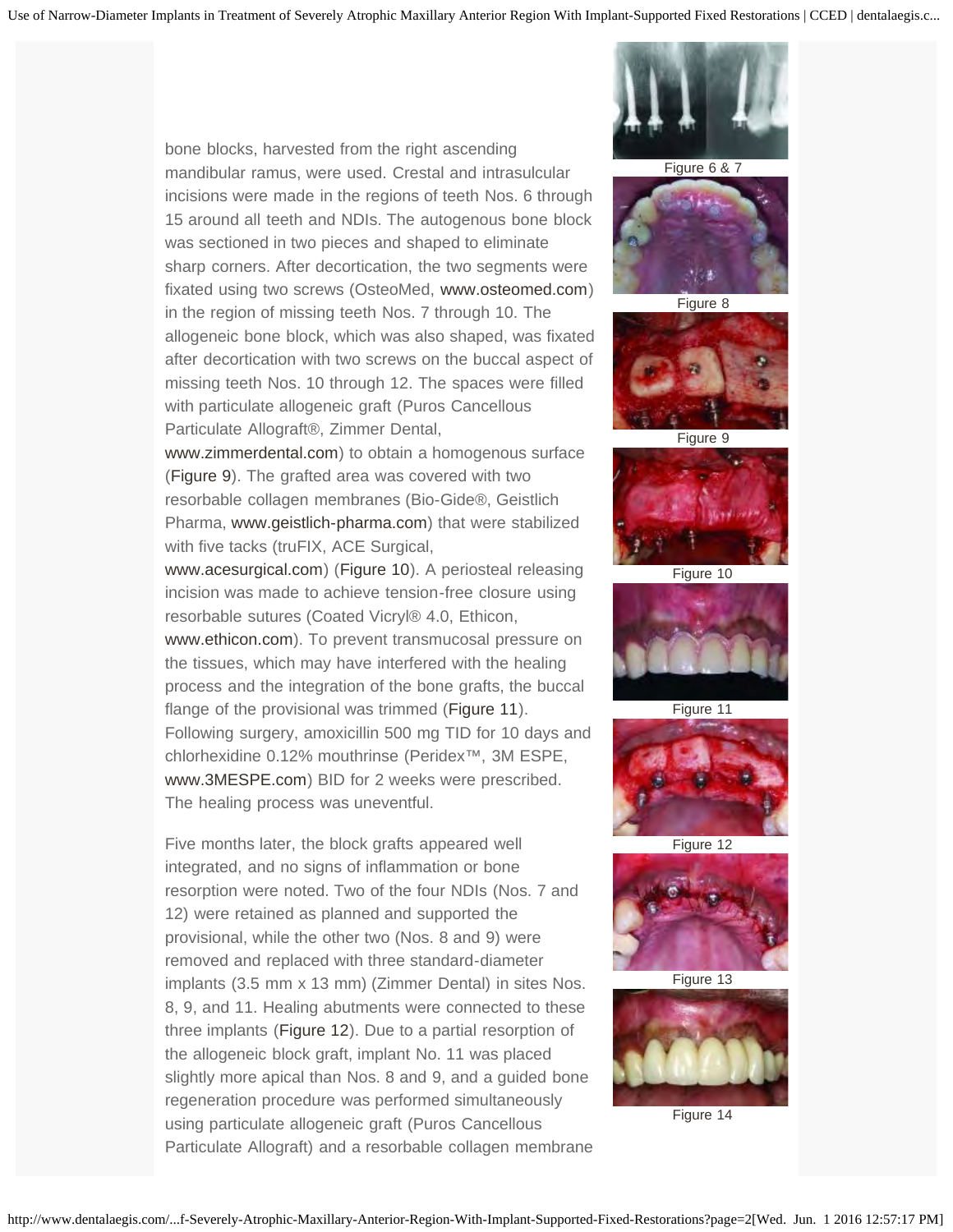(Bio-Gide). The flap was sutured with absorbable 4-0 chromic gut sutures (Ethicon). The augmented area was submerged while implants Nos. 8 and 9 and their healing abutments were left exposed ([Figure 13\)](javascript:tryClick(). The provisional was relined with TrueRepair to close the access holes through which NDIs Nos. 8 and 9 had been connected to the restoration and to cover the two non-submerged healing abutments. At this stage, the provisional remained connected and supported only by two NDIs (Nos. 7 and 12).

Four months later, a new provisional, supported by all five implants, was delivered ([Figure 14](javascript:tryClick()). Once the healing of the soft tissues was completed, the final impression was taken and the final restoration was delivered [\(Figure 15](javascript:tryClick()).

#### Follow-up

Eleven years later, the patient, who lived in London, returned to the New York University periodontology and implant dentistry department for follow-up. Radiographic evaluation demonstrated complete implant integration with





Figure 16



Figure 17



Figure 18

no bone resorption around either the standard-diameter implants or the NDIs ([Figure](javascript:tryClick() [16](javascript:tryClick()). One of the titanium tacks that secured the membrane had remained above the No. 7 NDI. Because the tack was well tolerated with no hard- or soft-tissue pathology, it was allowed to remain in place. Clinically, no signs of soft-tissue inflammation were noted ([Figure 17](javascript:tryClick() and [Figure 18\)](javascript:tryClick(), and the patient reported complete satisfaction with the function and esthetics of his fixed restoration.

#### **Discussion**

Implant treatment in an extremely atrophic maxilla is challenging for clinicians and requires careful evaluation, planning, and execution to achieve long-term success and fully satisfy the patient's expectations. The surgeon, restorative dentist, and laboratory technician must work in collaboration to achieve the desired outcome.

In the present case, the patient's desire was to replace his removable partial denture with a fixed restoration. Oftentimes, patients do not tolerate removable prostheses well, especially when the tooth loss was sudden and caused by trauma or hopeless teeth need to be removed. Furthermore, when augmentation procedures are necessary, regardless of the final restorative options, protecting the grafted area and maintaining graft immobilization are essential to achieve success.14 Using a fixed provisional restoration is usually preferable, but many times this entails preparing healthy teeth to function as abutments. Another option is to immediately load the implants; however, this risks complications and failure when implants are placed in augmented sites.

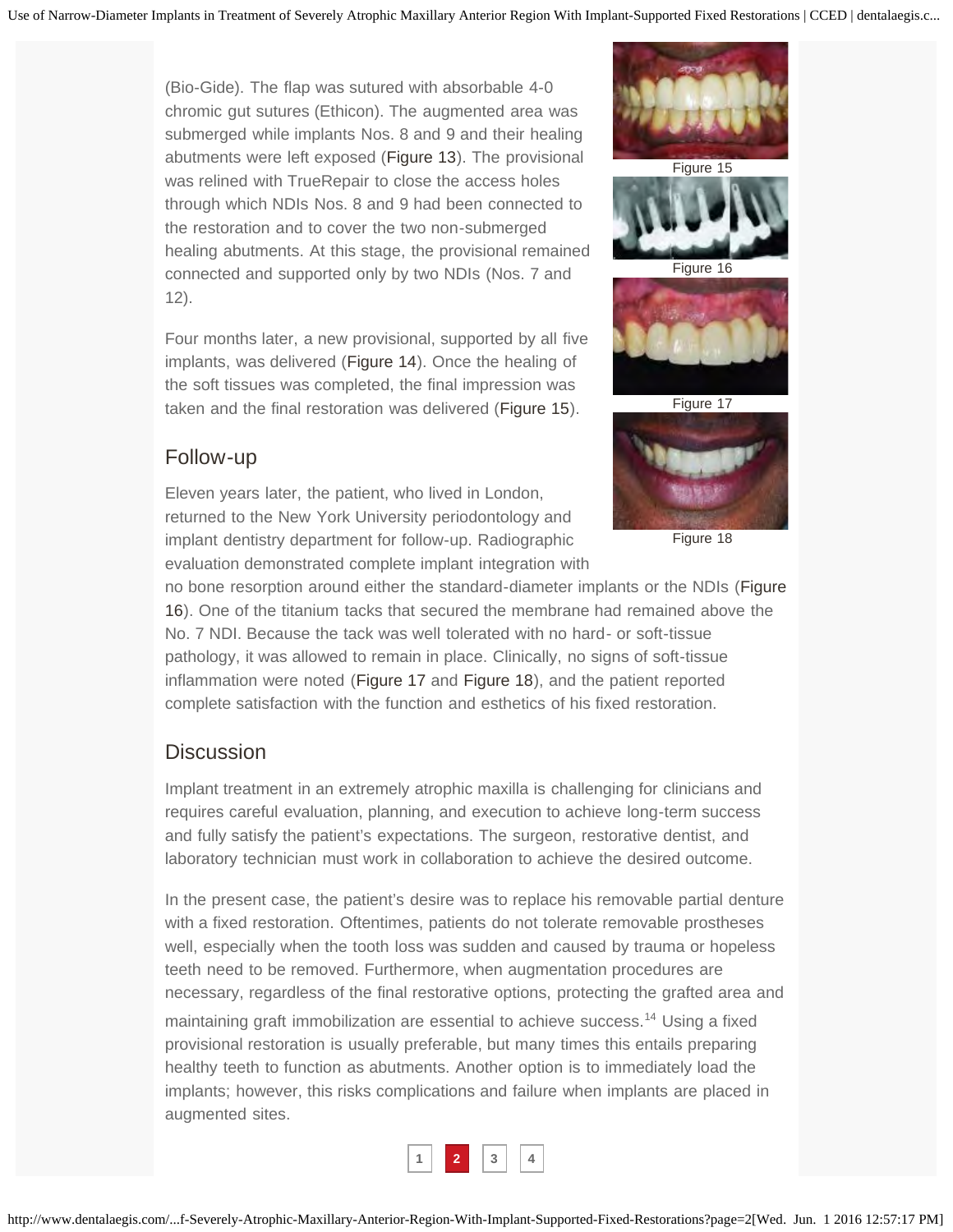<span id="page-6-0"></span>

[May 2016](http://www.dentalaegis.com/cced/2016/05/)  [Volume 37, Issue 5](http://www.dentalaegis.com/cced/2016/05/)



Narrow-diameter implants are designed to be placed with a nonsubmerged protocol and then immediately loaded to support fixed interim prostheses.<sup>15</sup> Findings from histologic studies have confirmed their bone integration at the light microscopic level, and their removal has been noted to be difficult.<sup>5,13</sup> In a systematic review of the literature, Klein et al3 reported a survival rate between 90.9% and 100% for implants with diameters of less than 3 mm (the mean functional follow-up ranged between 12 and 96 months). Shatkin and Petrotto<sup>11</sup> in a retrospective analysis of  $5640$ mini implants supporting fixed and removable prostheses found an overall implant survival rate of 92.1%. Although NDIs were originally introduced to support provisional restorations, the Food and Drug Administration, considering high-survival–rate data, approved their use for long-term prosthodontic treatment in 2004.<sup>7</sup>



Figure 1











Figure 5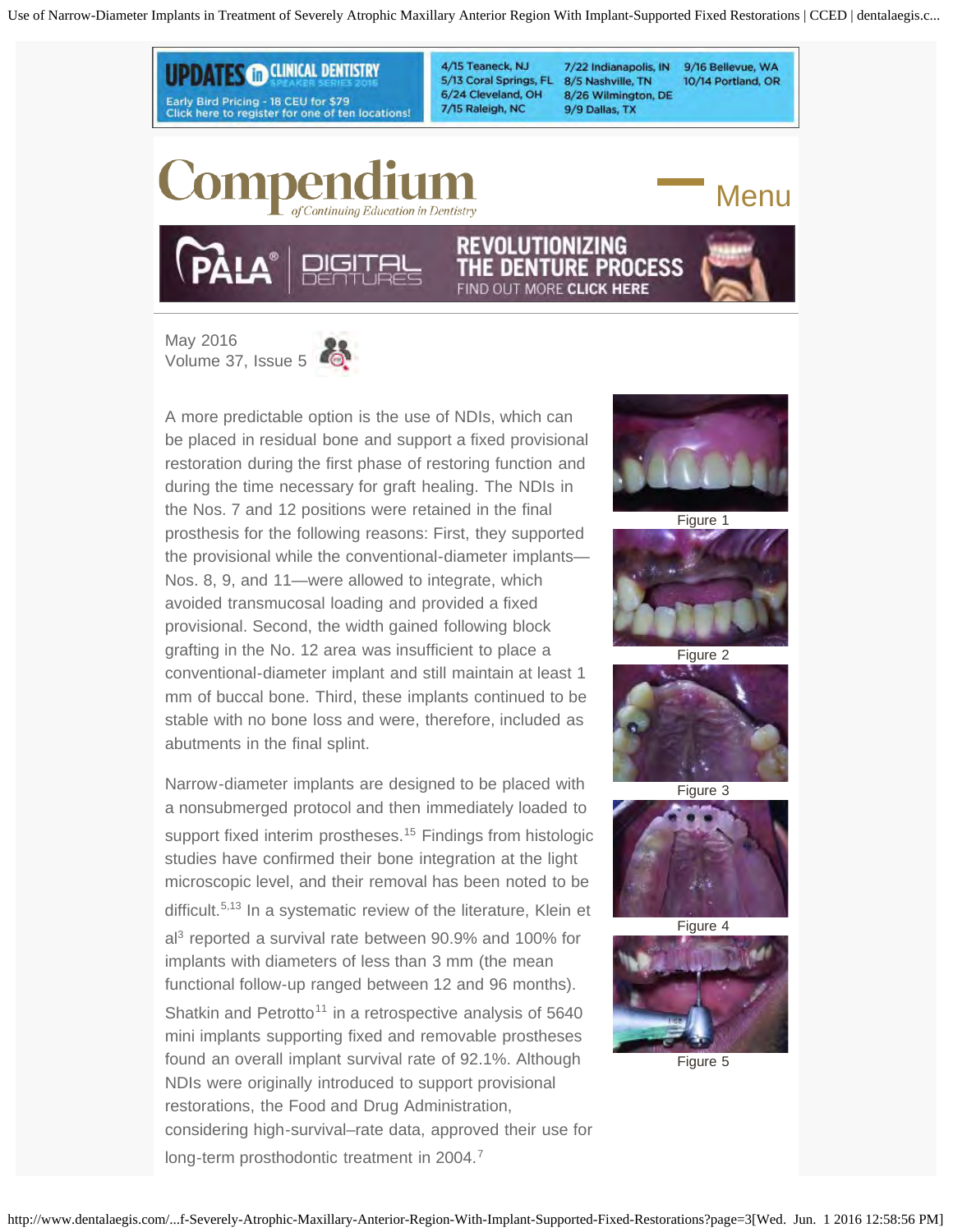Although some in vitro studies<sup>16,17</sup> reported a higher risk for overload and fracture for NDIs, these findings have not been confirmed clinically. When NDIs are used properly, long-term success without complications can be achieved, as this report demonstrates.

Using an increased number of implants was suggested to overcome the risk for overload complications.<sup>16</sup> A more predictable alternative is to splint NDIs to conventionaldiameter implants. This strongly reduces stress levels in the surrounding bone tissue<sup>18,19</sup> and may provide a more even distribution of strains during off-axis loading that could occur clinically.<sup>20</sup>

While the 11-year follow-up in the present case report demonstrates that long-term success could be achieved using this protocol, patient compliance played a key role in the outcome. In addition, the London dentist reported that the patient had professional dental maintenance every 3 months while in London. The patient's oral hygiene was optimal for the duration of the treatment and then for years following the delivery of the final restoration. The patient also followed post-surgery instructions to not chew on the provisional or overload the implants for 3 to 4 months. The patient's expectations were fully satisfied, and he was grateful for the treatment received.

#### **Conclusion**

Maxillary atrophic anterior ridges represent a challenge for the surgeon and restorative dentist. A well-planned treatment protocol, based on the close collaboration between the treating clinicians and laboratory, is a prerequisite for success. Through the careful evaluation and planning of the case, the clinicians must assess the advantages and disadvantages of the various therapy alternatives, selecting the most appropriate option to achieve long-term success and satisfy patient expectations.

When bone-regeneration procedures are needed in order to place and restore an implant-supported restoration, various techniques have shown a high percentage of success. A requirement for effective bone regeneration is



Figure 6 & 7



Figure 8



Figure 9



Figure 10



Figure 11



Figure 12





Figure 14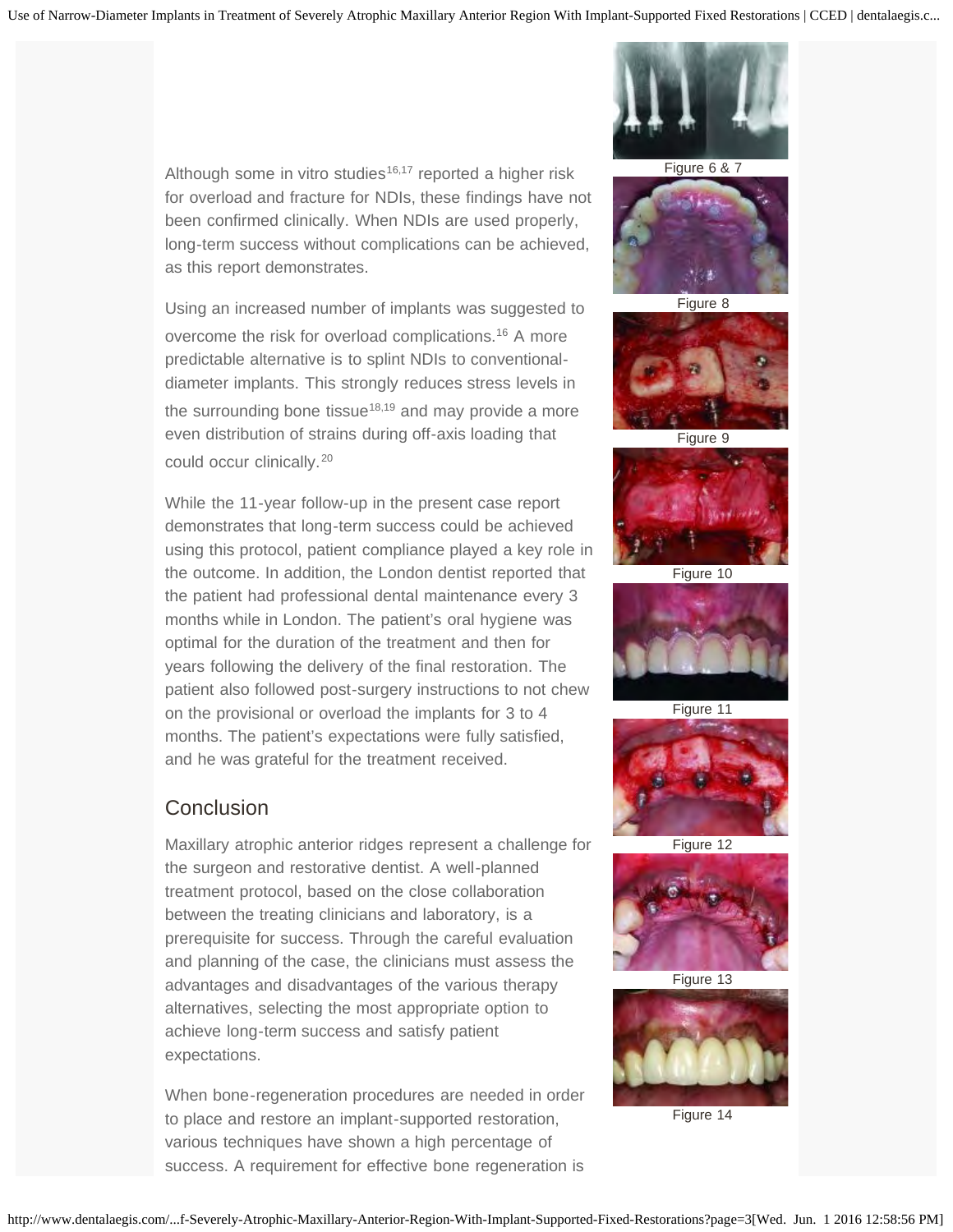the avoidance of loading and movement during the healing process. A fixed interim restoration supported by NDIs protects the augmented site and represents a more comfortable and acceptable solution for most patients when compared to a removable denture. The use of NDIs presents a valuable modality in supporting fixed provisionals and does not require adjacent teeth to be prepared. Furthermore, these implants achieve excellent osseointegration and may be used long term to support the definitive prosthesis when splinted to standarddiameter implants.

### **Disclosure**

The authors had no disclosures to report.

### About the Authors

Stuart J. Froum, DDS Clinical Professor and Director of Clinical Research Ashman Department of Periodontology and Implant **Dentistry** New York University College of Dentistry *New York, New York* Private Practice *New York, New York*

Sang-Choon Cho, DDS Clinical Assistant Professor Director of Advanced Program for International Dentists in Implant Dentistry, and Co-Director of Clinical Research Ashman Department of Periodontology and Implant Dentistry New York University College of Dentistry *New York, New York*







Figure 16



Figure 17

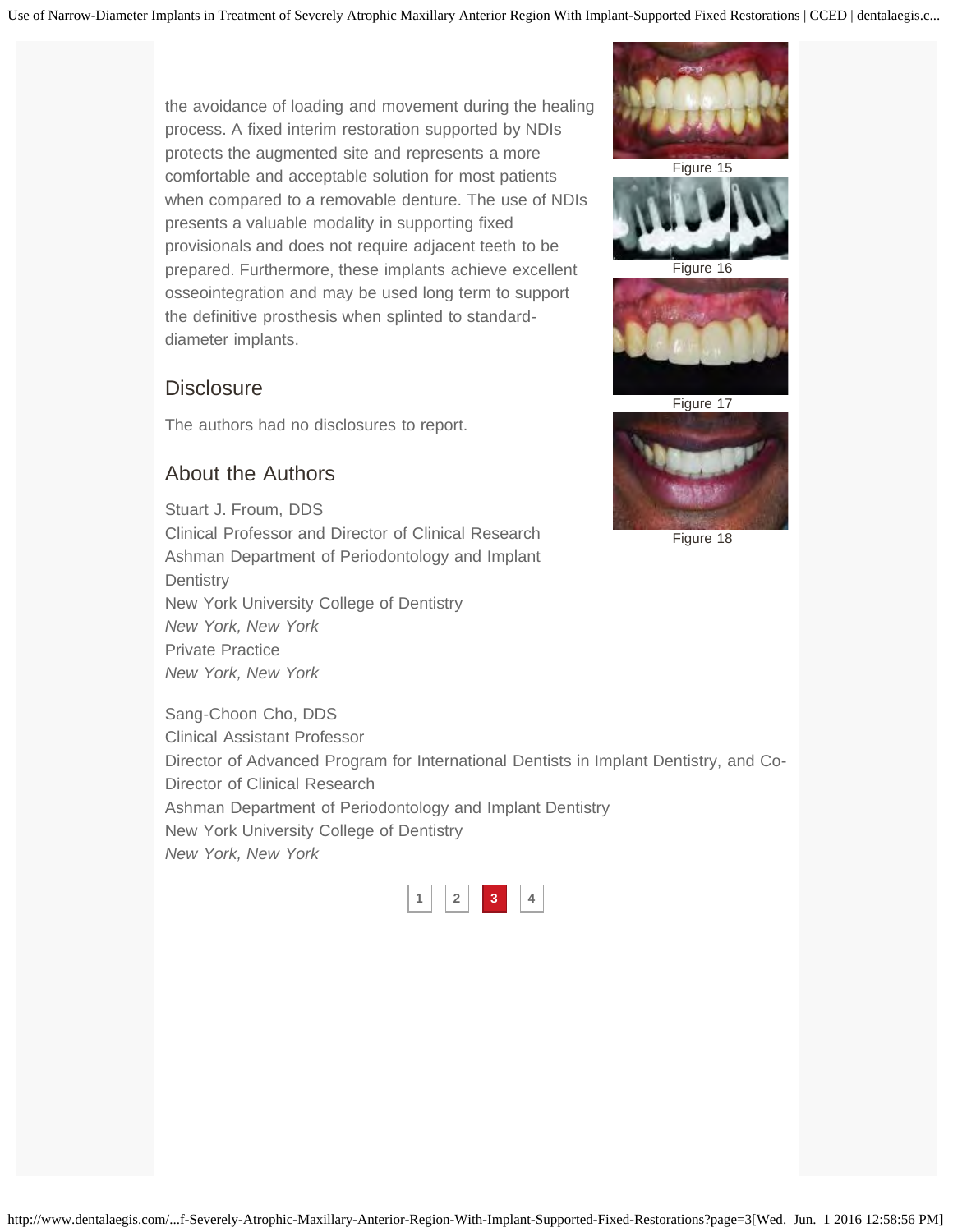<span id="page-9-0"></span>

[May 2016](http://www.dentalaegis.com/cced/2016/05/)  [Volume 37, Issue 5](http://www.dentalaegis.com/cced/2016/05/)



Salvatore Florio, DDS Resident Ashman Department of Periodontology and Implant **Dentistry** New York University College of Dentistry *New York, New York*

Craig M. Misch, DDS, MDS Private Practice limited to Oral and Maxillofacial Surgery *Sarasota, Florida*

# References

1. Belser UC, Schmid B, Higginbottom F, Buser D. Outcome analysis of implant restorations located in the anterior maxilla: a review of the recent literature. *Int J Oral Maxillofac Implant*s. 2004;19 suppl:30-42.

2. Funato A, Salama MA, Ishikawa T, et al. Timing, positioning, and sequential staging in esthetic implant therapy: a four-dimensional perspective. *Int J Periodontics Restorative Dent*. 2007;27(4):313-323.

3. Klein MO, Schiegnitz E, Al-Nawas B. Systematic review on success of narrow-diameter dental implants. *Int J Oral Maxillofac Implants*. 2014;29 suppl:43-54.

4. Barber HD, Seckinger RJ. The role of the smalldiameter dental implant: a preliminary report on the Miniimplant system. *Compendium*. 1994;15(11):1390,1392.

5. Simon H, Caputo AA. Removal torque of immediately loaded transitional endosseous implants in human



Figure 1





Figure 3





Figure 5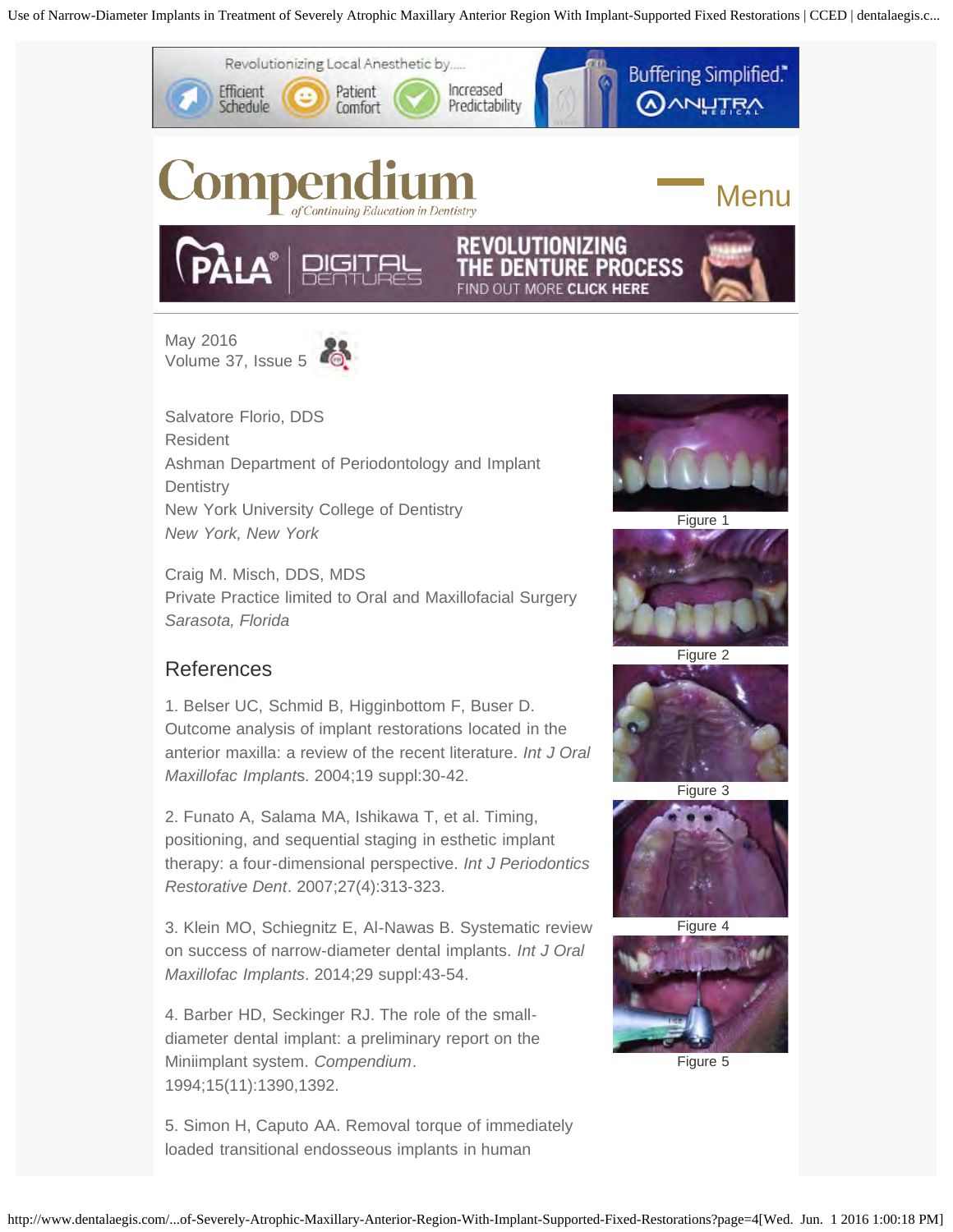subjects. *Int J Oral Maxillofac Implants*. 2002;17(6):839- 845.

6. Froum SJ, Simon H, Cho SC, et al. Histologic evaluation of bone-implant contact of immediately loaded transitional implants after 6 to 27 months. *Int J Oral Maxillofac Implants*. 2005;20(1):54-60.

7. Food and Drug Administration website. Access Data. Rockville, MD: US Dept of Health and Human Services; September 13, 2004.



Figure 6 & 7



Figure 8



Figure 9



Figure 10



Figure 11



Figure 12



Figure 13

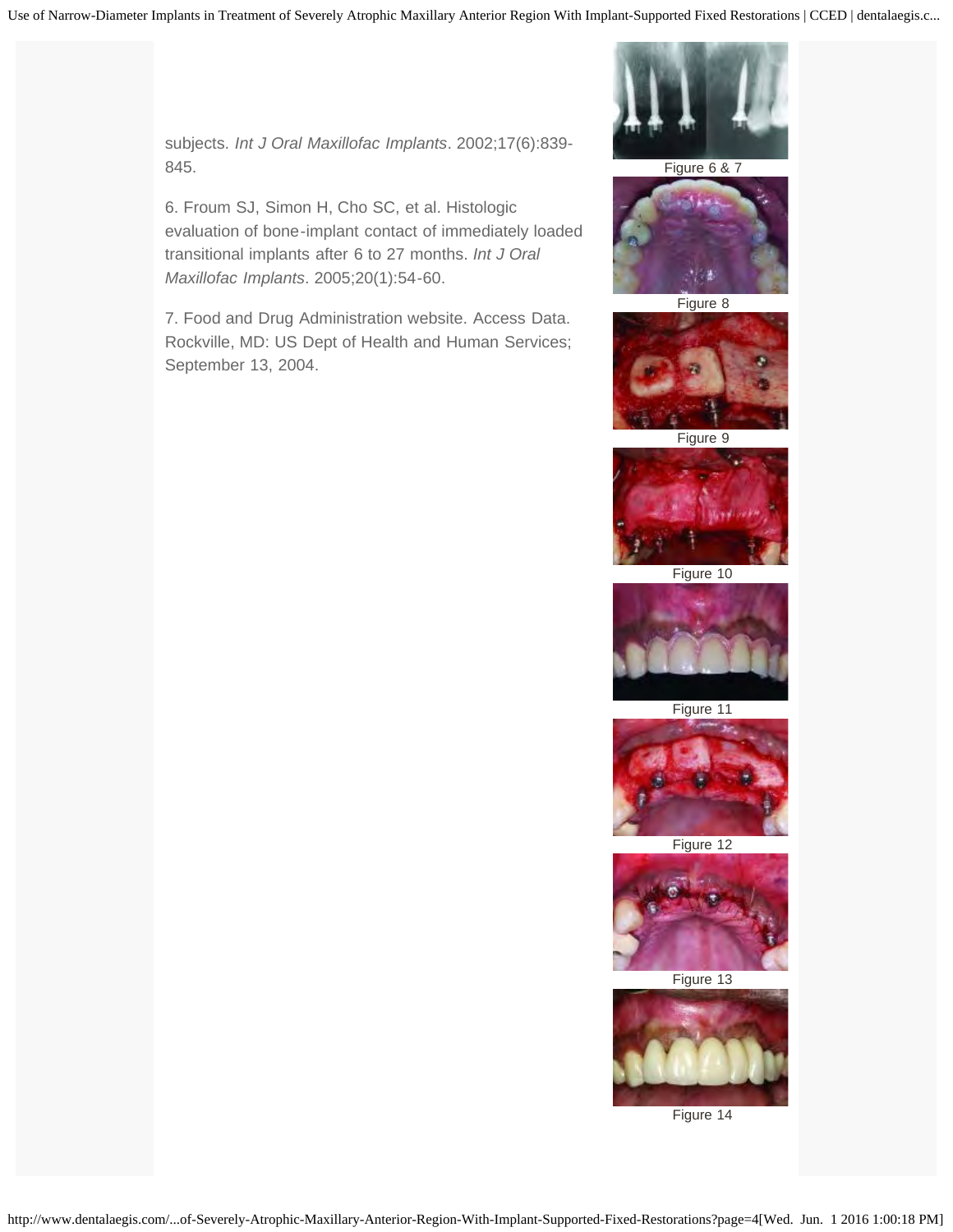



Figure 16



Figure 17



Figure 18

[http://www.accessdata.fda.gov/scripts/cdrh/cfdocs/cfpmn/pmn\\_template.cfm?](http://www.accessdata.fda.gov/scripts/cdrh/cfdocs/cfpmn/pmn_template.cfm?id=k040143) [id=k040143.](http://www.accessdata.fda.gov/scripts/cdrh/cfdocs/cfpmn/pmn_template.cfm?id=k040143) Accessed April 1, 2016.

8. Vigolo P, Givani A. Clinical evaluation of single-tooth mini-implant restorations: a five-year retrospective study. *J Prosthet Dent*. 2000;84(1):50-54.

9. Mazor Z, Steigmann M, Leshem R, Peleg M. Mini-implants to reconstruct missing teeth in severe ridge deficiency and small interdental space: a 5-year case series. *Implant Dent*. 2004;13(4):336-341.

10. Froum SJ, Cho SC, Cho YS, et al. Narrow-diameter implants: a restorative option for limited interdental space. *Int J Periodontics Restorative Dent*. 2007;27(5):449-455.

11. Shatkin TE, Petrotto CA. Mini dental implants: a retrospective analysis of 5640 implants placed over a 12-year period. *Compend Contin Educ Dent*. 2012;33 spec 3:2-9.

12. Anitua E, Saracho J, Begoña L, Alkhraisat MH. Long-term follow-up of 2.5-mm narrow-diameter implants supporting a fixed prostheses. *Clin Implant Dent Relat Res*. 2015 Apr 27. doi: 10.1111/cid.12350. [Epub ahead of print]

13. Bidra AS, Almas K. Mini implants for definitive prosthodontic treatment: a systematic review. *J Prosthet Dent*. 2013;109(3):156-164.

14. Misch CM. Maxillary autogenous bone grafting. *Oral Maxillofac Surg Clin North Am*. 2011;23(2):229-238.